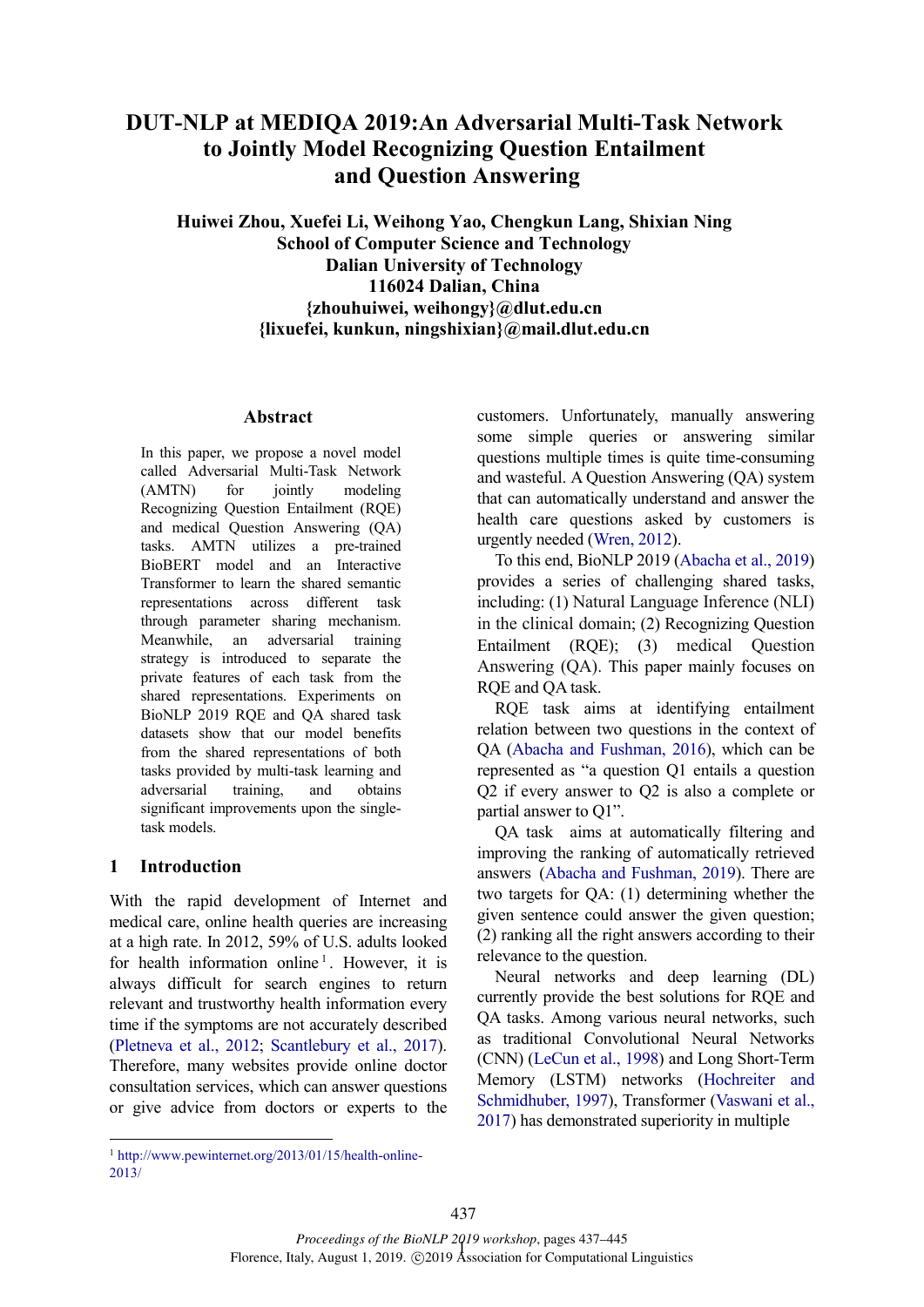natural language processing tasks (Verga et al., 2017; Shen et al., 2017; Yu et al., 2018). Transformer (Vaswani et al., 2017) is based solely on attention mechanisms and it can effectively capture the long-range dependencies between words.

More recently, the pre-trained language models, such as ELMo (Matthew et al., 2018), OpenAI  $GPT<sup>2</sup>$ , and BERT (Devlin et al., 2018), have shown their effectiveness to capture the deep semantic and syntactic information of words. BioBERT (Lee et al., 2019) is one of the BERTbased pre-trained language model for biomedical domain, and it achieves great improvement in many biomedical tasks. For this reason, we believe that the pre-trained language models, especially the BioBERT, should be valid for RQE and QA under reasonable use.

Most previous researches train the model of RQE task or QA task separately based on a single training set. However, such single-task method cannot provide essential mutual supports between the two tasks. The inherent interactions between the two tasks might help us do even better on the RQE and QA tasks. RQE task can find Frequently Asked Questions (FAQs) similar to a consumer health question, providing consumers with appropriate FAQs and enabling QA systems to identify the right answers with greater precision and higher speed (Harabagiu and Hickl, 2006).

Multi-Task Learning (MTL) is a learning paradigm in machine learning and its aim is to leverage shared representations contained in multiple related tasks to help improve the generalization performance of all the tasks. MTL is usually done with parameter sharing of hidden layers. Hard parameter sharing is the most commonly used approach to MTL in neural networks. It is generally applied by sharing the hidden layers between all tasks, while keeping several task-specific output layers. However, it is difficult for MTL to distinguish the commonalities and differences between different tasks.

A common way to improve the robustness of the system is to train the system using different datasets through adversarial training (Goodfellow et al., 2014). Chen et al. (2017) propose a sharedprivate model, which extracts shared features and

**.** 

private features from multiple corpus, and introduces adversarial training for shared representation learning. Drawing on the practices of previous studies, we plan to use an adversarial multi-task framework to extract the noise-robust shared representation directly.

Considering the similarity between RQE and QA tasks, this paper proposes a novel Adversarial Multi-Task Network (AMTN) to jointly model these two tasks. Specifically, AMTN first utilizes BioBERT as an embedding layer to generate context-dependent word representations. Then, a common Interactive Transformer layer is introduced for sentence representation learning and inter-sentence relationship modeling, which allows knowledge transfer from other tasks. Finally, two specific classifiers are used for RQE and QA tasks respectively. Here, we only consider the target (1) of QA task for the multi-task learning to ensure the consistency between RQE and QA tasks. Furthermore, to prevent the shared and private feature spaces from interfering with each other, an adversarial training strategy is introduced to make the shared feature representations to be more compatible and taskinvariant among different tasks. Experimental results show that our AMTN model is effective to improve the performance for both RQE and QA tasks upon the single-task models, which demonstrates the superiority of the adversarial multi-task strategy.

Our contributions can be summarized into two folds.

- A well-designed Interactive Transformer layer is introduced for sentence representation learning and inter-sentence relationship modeling.
- A novel adversarial multi-task strategy is introduced to jointly model RQE and QA tasks, in which multi-task learning is proposed for shared representation learning and adversarial training is used to force the shared representation purer and taskinvariant.

### **2 Method**

This section gives a detailed description of the proposed AMTN, which is shown in Figure 1. AMTN mainly consists of three parts: a shared

<sup>2</sup> https://s3-us-west-2.amazonaws.com/openai-

assets/research-covers/language-

unsupervised/language\_understanding\_paper.pdf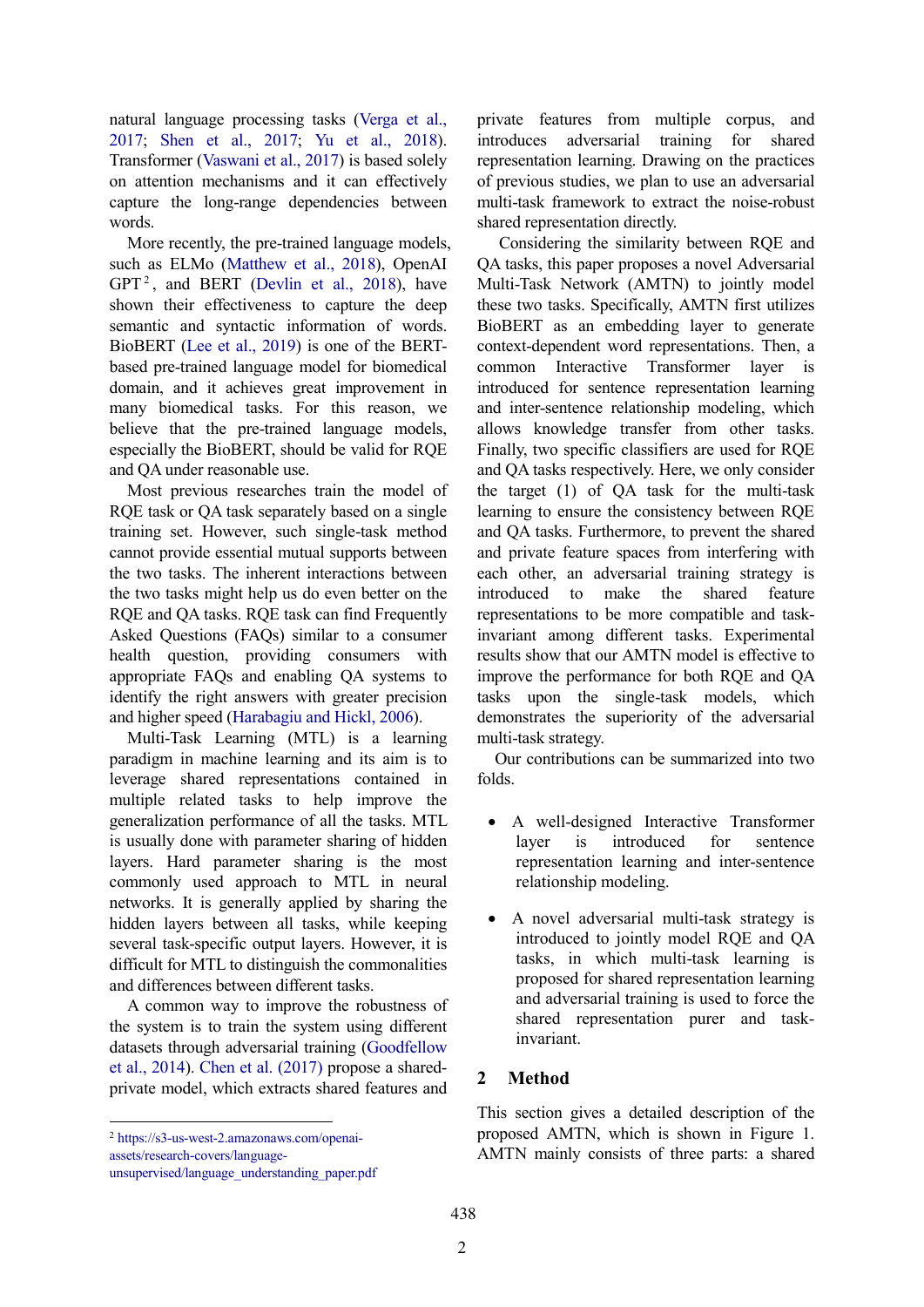

Figure 1: The framework of AMTN**.**

encoder, a task discriminator and two classifiers for the RQE task and the QA task, respectively.

Shared encoder is used to learn the shared semantic representations across different tasks through parameter sharing mechanism. Task discriminator is used to form an adversarial training with the shared encoder to separate the private features of each task from the shared representations. Two specific classifiers are applied to judge whether a sentence pair is an entailment relationship (RQE task) or a questionand-answer relationship (QA task).

Next, we will use four subsections to introduce our AMTN model in detail: Data Preprocessing, Shared Representation Learning, Task Specific Classifier and Adversarial Training.

#### **2.1 Data Preprocessing**

Define a data set  $\{X_i^{(k)}, y_i^{(k)}\}_{i=1}^{N_k}$ , where  $X_i^{(k)}$  is the  $i^{th}$  input for the  $k^{th}$  task,  $y_i^{(k)}$  is the corresponding labels of  $X_i^{(k)}$ ,  $N_k$  is the number of training data in the  $k^{th}$  task. In this paper,  $k = 1$ refers to RQE task, and  $k = 2$  refers to QA task. Each  $X_i^{(k)}$  is composed of the concatenation of a unique [CLS] flag with a sentence pair  $\mathbf{x}^A = \left\{ x_1^A, x_2^A, ..., x_n^A \right\}$  and  $\mathbf{x}^B = \left\{ x_1^B, x_2^B, ..., x_m^B \right\}$ , where *n*, *m* are the sequence lengths. Specially, since the answers of the QA task are too long, we intercept the first sentence of them as  $x^B$ .

#### **2.2 Shared Representation Learning**

We use the shared encoder to learn the shared representations as the input for the classifiers and the task discriminator. Figure 2 illustrates the architecture of shared encoder, which contains BioBERT Embedding Layer, Interactive Transformer Layer and Combination Layer.



Figure 2: The architecture of the shared encoder**.**

**BioBERT Embedding Layer:** BioBERT is a domain specific language representation model pre-trained on large-scale biomedical corpora (Lee et al., 2019). It could effectively enhance the learning ability of encoding biomedical information.

We use BioBERT as an embedding layer, whose final hidden representation of each word is treated as word embedding. Given the sequence input  $X$ , the corresponding hidden representation sequence  $H = \{h^C, h^A, h^B\}$  can be obtained through the BioBERT layer, where  $h^A \in \mathbb{R}^{d_1 \times n}$ ,  $h^B \in \mathbb{R}^{d_1 \times m}$  and  $h^C \in \mathbb{R}^{d_1 \times 1}$  correspond to the sentence  $x^A$ , the sentence  $x^B$  and the unique [CLS] flag respectively, and  $d_i$  is the output dimension of BioBERT.

**Interactive Transformer Layer:** To effectively capture the long dependency information and establish an interaction between the two sentences, the hidden representation sequences  $h^A$  and  $h^B$  are fed to an Interactive Transformer Layer. The Interactive Transformer consists of *N* blocks, each of which contains a multi-head attention with interactive process. Multi-head attention performs the scaled dot product attention multiple times on linearly projected query  $(Q)$ , Key  $(K)$  and Value  $(V)$ , which is shown in the following formula: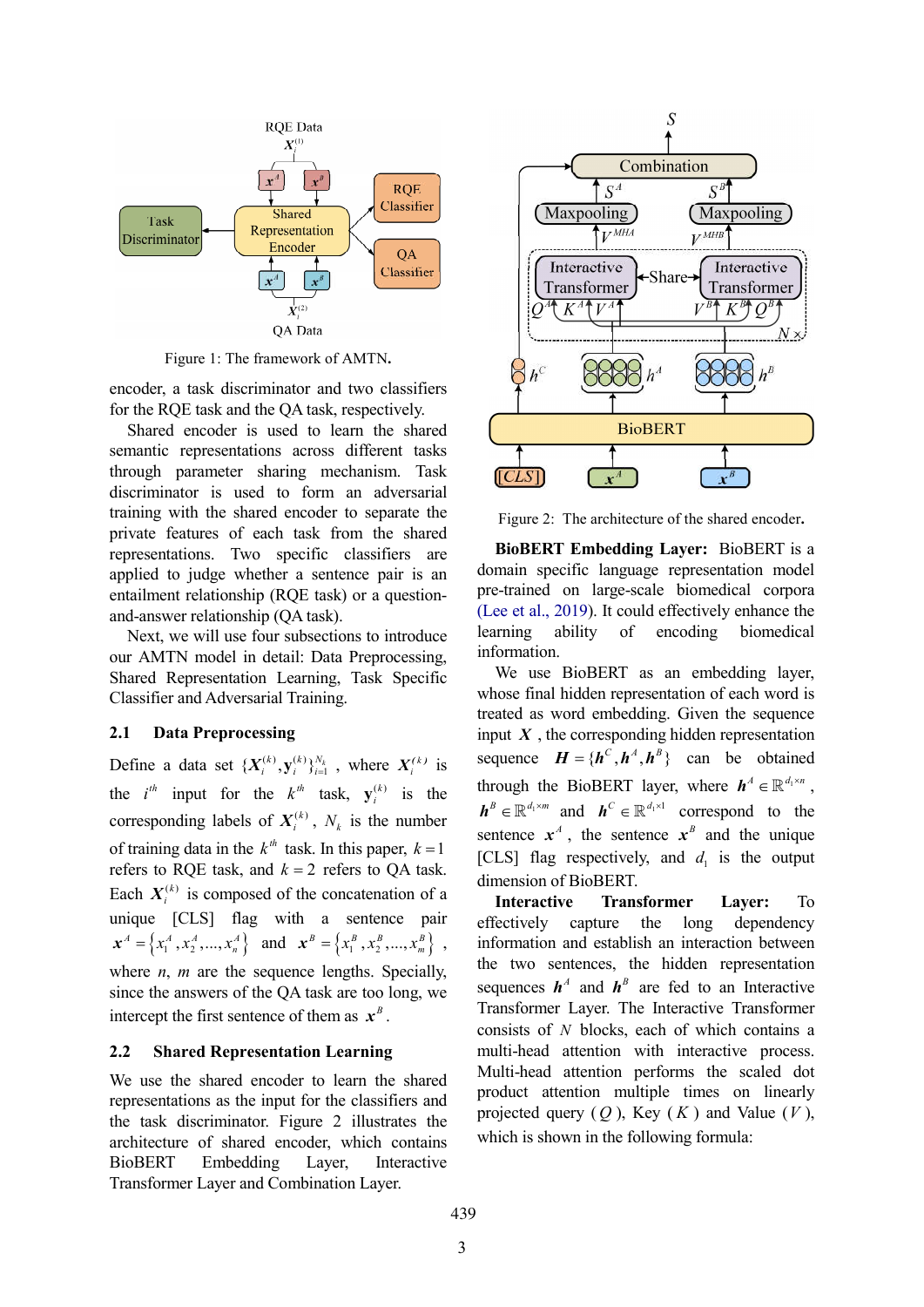$$
Attention(Q, K, V) = softmax(\frac{Q^{T} K}{\sqrt{d_K}})V
$$
 (1)

where  $d_k$  is the dimension of K. Vaswani et al. (2017) point out that the input of softmax grows large in magnitude, pushing the softmax function into regions where it has extremely small gradients. Therefore, the dot productions are scaled by  $1/\sqrt{d_k}$  to counteract this effect.

For the first sentence  $x^4$ , we take its hidden representation  $h^A$  as *Q* and  $h^B$  as *K*, *V*. In this way, the information flow inside features of the sentence  $x^B$  are dynamically conditioned on the features of the sentence  $x^A$ . The inputs for the first sentence  $x^A$  can be represented as:

$$
Q^{A} = \left\{ h_{1}^{A}, h_{2}^{A}, ..., h_{n}^{A} \right\},
$$
  
\n
$$
K^{A} = \left\{ h_{1}^{B}, h_{2}^{B}, ..., h_{m}^{B} \right\},
$$
  
\n
$$
V^{A} = \left\{ h_{1}^{B}, h_{2}^{B}, ..., h_{m}^{B} \right\}.
$$
  
\n(2)

For the second sentence  $x^B$ , we take  $h^B$  as *Q* and take  $h^A$  as  $K, V$ , which can be represented as:

$$
Q^{B} = \left\{ h_{1}^{B}, h_{2}^{B}, ..., h_{m}^{B} \right\},
$$
  
\n
$$
K^{B} = \left\{ h_{1}^{A}, h_{2}^{A}, ..., h_{n}^{A} \right\},
$$
  
\n
$$
V^{B} = \left\{ h_{1}^{A}, h_{2}^{A}, ..., h_{n}^{A} \right\}.
$$
  
\n(3)

Therefore, the multi-head attentions with interactive process for the given pair of sentences can be formulated as:

$$
head_l^A =Attention(\mathbf{W}_l^Q Q^A, \mathbf{W}_l^K K^A, \mathbf{W}_l^V V^A)
$$
 (4)

$$
head_l^B =Attention(\mathbf{W}_l^Q Q^B, \mathbf{W}_l^K K^B, \mathbf{W}_l^V V^B)
$$
 (5)

$$
V^{MHA} = \mathbf{W}^{H}[\text{head}_{1}^{A}; \text{head}_{2}^{A}; \dots; \text{head}_{L}^{A}] \qquad (6)
$$

$$
V^{MHB} = \mathbf{W}^{H}[\text{head}_{1}^{B}; \text{head}_{2}^{B}; \ldots; \text{head}_{L}^{B}] \qquad (7)
$$

where  $\mathbf{W}_l^Q \in \mathbb{R}^{d_{head} \times d_1}$ ,  $\mathbf{W}_l^K \in \mathbb{R}^{d_{head} \times d_1}$ ,  $\mathbf{W}_{l}^{V} \in \mathbb{R}^{d_{head} \times d_1}$  and  $\mathbf{W}^{H} \in \mathbb{R}^{d_1 \times Ld_{head}}$  are trainable shared parameters.  $[head_i; head_i; ...; head_i]$  is a concatenation of outputs of *L* heads.

Different from the original Transformer, in which the input of  $Q$ ,  $K$  and  $V$  are all the same, Interactive Transformer takes different sentences as the inputs of  $Q$  and  $K, V$ . In this way, we expect to effectively compute dependencies

between any two words of the sentence pairs and encode the abundant semantic information for each sequence word.

**Combination Layer:** After modeling the association between the two sentences, we utilize the max pooling operation to obtain the final shared semantic representations of  $x^A$  and  $x^B$ respectively:

$$
S^A = \text{Maxpooling}(V^{\text{MHA}})
$$
 (8)

$$
S^B = \text{Maxpooling}(V^{MHB}) \tag{9}
$$

Then, we perform vector combination on  $S<sup>A</sup>$ ,  $S^B$ , and flag representation  $h^C$  through a dense layer to generate the sentence pair representation *S* for classification, which is calculated as follows:

$$
S = \text{ReLU}(\mathbf{W}_0[S^A; S^B; S^A - S^B; S^A \odot S^B; \mathbf{h}^C] + b_0)
$$
 (10)

where  $\mathbf{W}_0 \in \mathbb{R}^{d_0 \times 5d_1}$  and  $b_0 \in \mathbb{R}^{d_0 \times 1}$  are trainable parameters.

### **2.3 Task Specific Classifier**

For each task, a specific classifier is employed to judge whether a sentence pair is an entailment relationship (RQE) or a question-and-answer relationship (QA). Each classifier is composed of a two-layer fully-connected neural network, which uses a ReLU nonlinearity after the first fully connected layer and a softmax nonlinearity after the second fully connected layer. It can be written as follows:

$$
\hat{\mathbf{y}}_i^{(m)} = softmax(\mathbf{W}_2 \text{ReLU}(\mathbf{W}_1 S + b_1) + b_2) \quad (11)
$$

The classifier takes the sentence pair representation *S* as input and outputs a probability distribution to predict whether the current sentence pair is entailment relation or question-and-answer relation.

Both classifiers are trained by optimizing the cross-entropy loss as follows:

$$
J_{\text{classifier}} = -\sum_{i=1}^{N_k} \sum_{j=1}^{C} \left( \mathbf{y}_{i,j}^{(k)} \log \left( \hat{\mathbf{y}}_{i,j}^{(k)} \right) \right) \quad (12)
$$

where *C* is the number of categories of classification label,  $\hat{\mathbf{y}}_{i,j}$  is the predicted probability of the  $j<sup>th</sup>$  category of the  $i<sup>th</sup>$  sentence pair.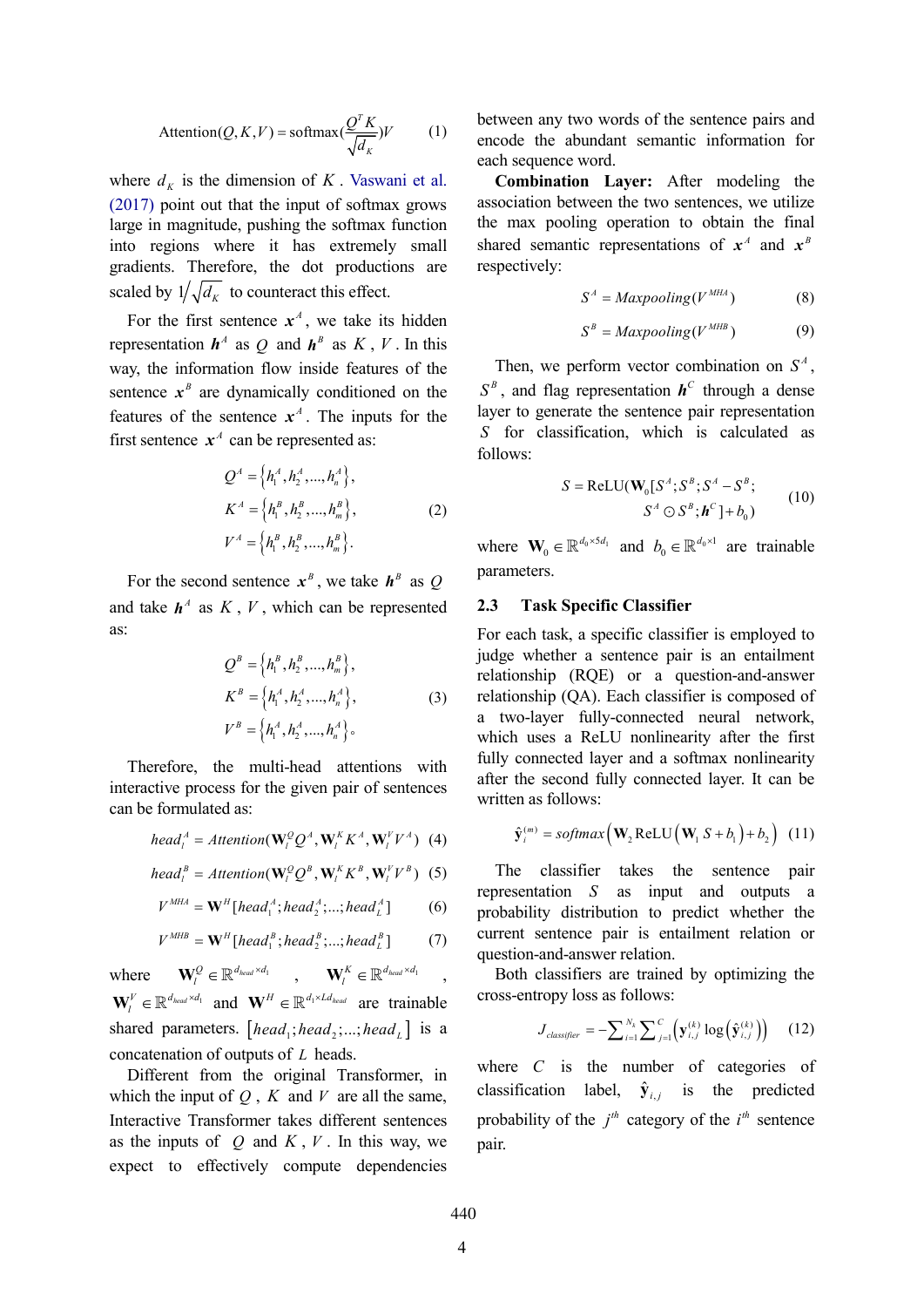#### **2.4 Adversarial Training**

In order to make shared representations contain more common information and reduce the mixing of task-specific information, adversarial training is introduced into the above multi-task framework.

The goal of the proposed adversarial training strategy is to form an adversary with shared representation learning by introducing a task discriminator. In this paper, we take the shared encoder as generative network G and the task discriminator as discriminative model D , in which G needs to learn as much semantic information as possible from the shared data distribution between the two tasks and D aims to determine which task (RQE or QA) the input sentence belongs to by using the shared representations.

Specifically, we first use the shared encoder  $G(X, \theta)$ , which is mentioned in section 2.2, to get the sentence pair representation *S* .  $\theta_s$  is the shared parameter need to be trained. Then, the shared representations will be fed to the task discriminator D to determine the task to which the current input belongs. D can be expressed by the following formula:

$$
D(S, \theta_d) = softmax(\mathbf{W}_4 \text{ReLU}(\mathbf{W}_3 S + b_3) + b_4)
$$
 (13)

Besides the task loss for RQE and QA, we additionally introduce an adversarial loss  $J_{adv}$  to prevent task-specific feature from creeping into shared space and thus get a purer shared representation. The adversarial loss  $J_{adv}$  is trained in alternating fashion as shown below:

$$
J_{adv} = \min_{\theta_s} \left( \max_{\theta_d} \left( \sum_{k=1}^2 \sum_{i=1}^{N_k} \mathbf{t}_i^{(k)} \log \Big[ D\big(\mathbf{G}\big(X, \theta_s\big), \theta_d\big)\Big] \right) \right) \tag{14}
$$

where  $\mathbf{t}_{i}^{(k)}$  is the correct task label (RQE task or QA task) of the given sentence pair *X* . Here the basic idea is that, the shared representations learned by the shared encoder need to mislead the task discriminator. At the same time, the task discriminator needs to predict the task (RQE or QA) to which the data belongs as accurately as possible. The two are adversarial to each other and alternately optimized to separate the private features from the shared representations.

Finally, the shared encoder and the task discriminator reach a balance point and achieve mutual promotion.

### **3 Experiments**

#### **3.1 Dataset**

Our experiments are conducted on the BioNLP RQE and QA shared tasks. The QA dataset contains a total of 3042 question-answer pairs: 1701 for training, 234 for validation, and 1107 for test. The RQE dataset contains a total of 9120 question pairs: 8588 for training, 302 for validation, and 230 for test. The statistic of the two datasets are shown in Table 1.

| <b>Task</b> | <b>Train</b> | <b>Validation</b> | <b>Test</b> |
|-------------|--------------|-------------------|-------------|
| <b>RQE</b>  | 8588         | 302               | 230         |
| эA          | 1701         | 234               | 1107        |

Table 1: Statistic of sentence pairs in RQE and QA datasets.

#### **3.2 Experimental settings and metric**

In the shared encoder module, we use the pretrained uncased BioBERT<sub>base</sub><sup>3</sup> for computational complexity considerations. The number of its Transformer blocks and multiple heads are both 12. For the Interactive Transformer, we use 3 blocks with 16 heads. The hidden layer dimension of BioBERT<sub>base</sub> and Interactive Transformer are both set to 768. We use a mini batch size of 8 and epoch of 30. Adam optimizer (Kingma and Ba, 2014) is used for both shared encoder and task discriminator to tune the parameters at the learning rates of  $\lambda_1 = 1e-5$  and  $\lambda_2 = 1e-4$ , respectively. Specially, due to the small quantity of QA training data, we oversample it three times during training in order to balance the dataset of two tasks. The hyper-parameters settings used in this paper are shown in Table 2. The performance RQE and QA tasks are evaluated by the official evaluation scripts<sup>4</sup>, which adopt accuracy as the evaluation metric.

 $\overline{a}$ 

<sup>3</sup> https://github.com/naver/biobert-pretrained

<sup>4</sup> https://github.com/abachaa/MEDIQA2019/tree/master/Eval **Scripts**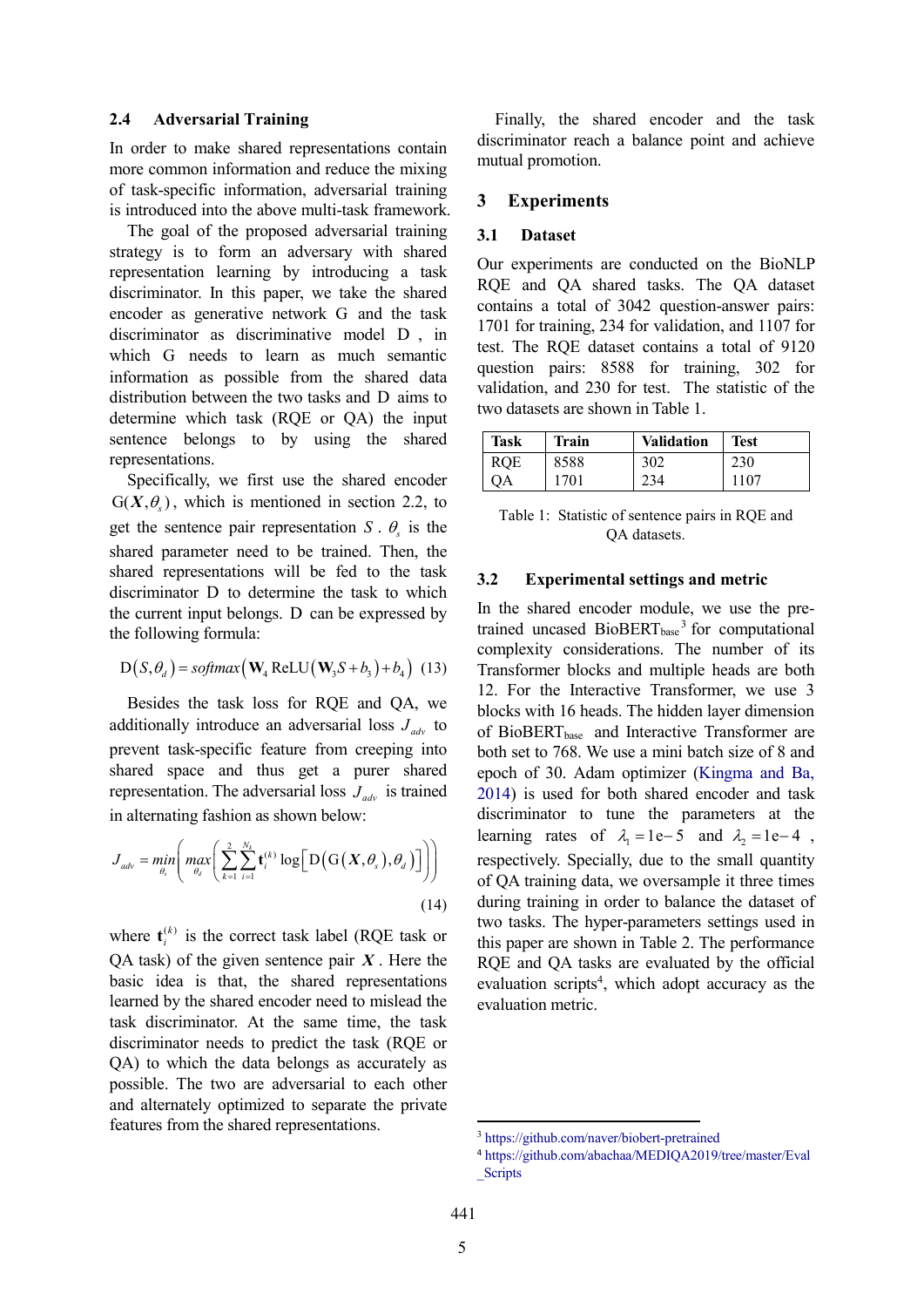| <b>Hyper-parameters</b>          | Value  |
|----------------------------------|--------|
| Pre-trained Model Heads          | 12     |
| Pre-trained Model Blocks         | 12     |
| Interactive Transformer Heads    | 16     |
| Interactive Transformer Blocks   | 3      |
| Hidden Layer Dimension           | 768    |
| Epoch                            | 30     |
| Mini-batch                       | 8      |
| Learning Rate for Shared Encoder | $1e-5$ |
| Learning Rate for Discriminator  | $1e-4$ |

Table 2: Hyper-parameters settings.

### **3.3 Effects of the Adversarial Multi-Task Learning Strategy**

This section first proposes two baseline strategies for comparison as described below:

- **Multi-Task**: Under this strategy, the architecture is constructed by removing the discriminator D from AMTN. We call it AMTN-Discriminator.
- **Single-Task**: Under this strategy, the architecture is constructed by removing the discriminator D from AMTN, and using the same classifier for the two tasks. We call it Single-Task Network (STN).

The results are shown in Table 3. From the table, we can see that single-task learning achieves the worst results, which is probably due to the simple model architecture. For the three methods using different dataset in Single-task learning, STN (QA+RQE) performs better than

STN (QA) and STN (RQE). It demonstrates that the two datasets have quite similar information distributions that could adequately complement each other and contribute to both RQE and QA tasks.

From the second block in Table 4, we can see that **Multi-Task** strategy performs clearly better than **Single-Task**. Note that, AMTN-Discriminator has an accuracy rate of 63.6% and 74.5% for RQE and QA tasks, which is the result of our submission in the task website. Multi-task learning jointly trains multiple sub-task models through a shared encoder. It can effectively capture the common features of the two task data, thereby promoting the generalization ability of RQE and QA tasks synchronously.

To explore the effects of the proposed adversarial multi-task strategy. Furthermore, we arm the above **Multi-Task** strategy with adversarial training, i.e. adding a discriminator to form the adversary with shared representation learning:

 **Adversarial Multi-Task**: Under this strategy, two architectures are constructed. One is our proposed AMTN. The other is a variant of AMTN, which adds a Private Encoder for each task to parallelly learn task-specific representations and shared representations.

Table 4 lists the comparison results. Compared with **Multi-Task**. AMTN achieves further improvement (0.7% and 1.3% accuracy for RQE and QA tasks respectively) with the help of additional task discriminator and the introduction

| <b>Strategy</b>    | Architecture       | <b>ROE</b> | OА   |
|--------------------|--------------------|------------|------|
| <b>Single-Task</b> | STN(QA)            | 59.1       | 714  |
|                    | STN (RQE)          | 50.0       | 61.0 |
|                    | $STN(QA+RQE)$      | 617        | 714  |
| <b>Multi-Task</b>  | AMTN-Discriminator | 63.6       | 74.5 |

Table 3: Effects of multi-task learning strategy. All the results are reported by accuracy (%). STN (QA), STN (RQE) and STN (QA+RQE) represent STN trained on QA dataset, QRE dataset and both datasets, respectively. † indicates our submission results.

| <b>Strategy</b>    |        | Architecture                    | <b>ROE</b> | <b>OA</b> |
|--------------------|--------|---------------------------------|------------|-----------|
| <b>Multi-Task</b>  |        | AMTN-Discriminator <sup>1</sup> | 63.6       | 74.5      |
| <b>Adversarial</b> | Multi- | AMTN                            | 64.3       | 75.8      |
| Task               |        | <b>AMTN+Private Encoder</b>     | 58 3       | 72.5      |

Table 4: Effects of adversarial multi-task learning strategy. All the results are reported by accuracy  $(\%)$ .<sup>†</sup> indicates our submission results. Bold font indicates the best performance.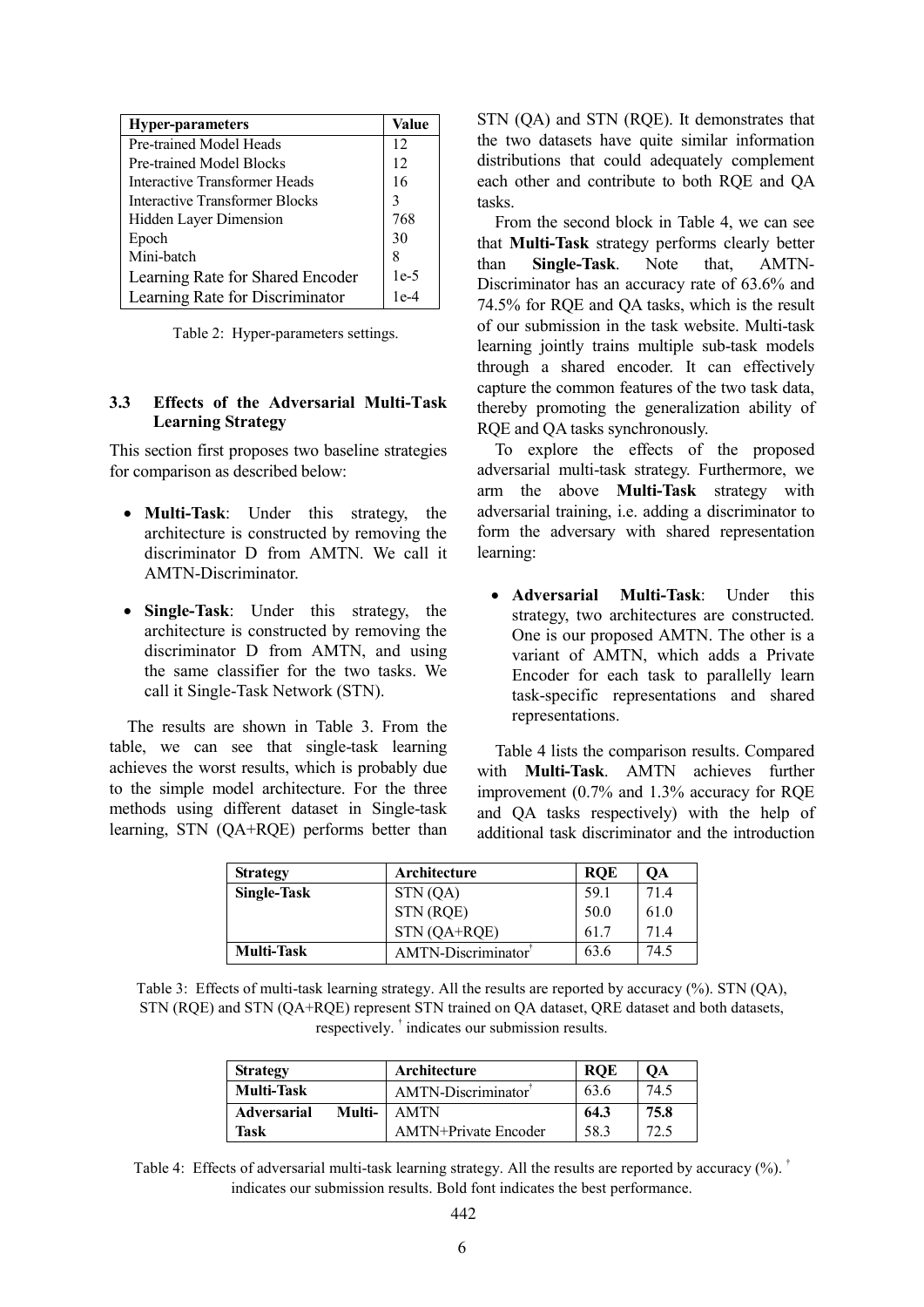of adversarial loss. We believe that the discriminator could strip private features from shared representations and make shared representations more general.

Finally, when we add a private encoder for each task, i.e. AMTN+Private Encoder, we can see that the performance is significantly reduced by 6.0% and 3.3% accuracy in RQE and QA tasks, respectively. Although private representation could provide task-specific information, it will introduce too many redundant parameters that could make the model prone to over-fitting, resulting in performance degradation.

### **3.4 Effects of the Shared Encoder**

Our AMTN model uses **Interactive Transformer** as shared encoder to perform shared representation learning. To verify the effects of the shared encoder, we compare the **Interactive Transformer** with the following three baseline methods:

- **CNN** encoder: This method uses Convolutional Neural Network (CNN) to encode each sentence. 256 filters with window size of 3,4,5 are used in CNN, respectively.
- **Bi-LSTM** encoder: This method uses a single-layer bidirectional Long Short-Term Memory network (Bi-LSTM) to encode each sentence. The hidden layer dimension of each direction is set to 384.
- **Transformer** encoder: This method uses an original Transformer to encode each sentence. For sentence  $x^4$ , the three input  $(O, K \text{ and } V)$  of Transformer are all  $h^A$ . For sentence  $x^B$ , the three input (*Q*, *K* and *V*) of Transformer are all  $h^B$ . That is to say, there is no interaction between the two sentences in this encoder.

Note that, the final sentence representation is generated by max pooling on the output of the above shared encoder.

In addition, previous works in biomedical RQE and QA often use word embeddings trained on PubMed or PMC corpus. To verify the superiority of pre-trained language representation model, the above four shared encoders (including **Interactive Transformer**) are respectively equipped with the following three word representation methods:

- Word2Vec: Each word in a sentence is represented by word embeddings trained on PubMed abstracts and PubMed Central fulltext articles (Wei et al., 2013) with Word2vec toolkit (Mikolov et al., 2013). The dimension of the pre-trained word embedding is 100. We use a transition matrix to convert its dimension to 768.
- BERT: The pre-trained BERT model is used to generate a hidden representation *h* of each word in the sentence as its word embedding. The purpose of this method is to increase the generalization ability of the Word2Vec and fully describe the character level, word level and sentence level information and even the relationship between sentences.
- BioBERT: Same as above, the pre-trained BioBERT model is used to generate a hidden representation *h* of each word in the sentence as its word embedding.

| Encoder            | Embedding      | <b>ROE</b> | QA   |
|--------------------|----------------|------------|------|
| <b>CNN</b>         | Word2vec       | 57.4       | 56.5 |
|                    | <b>BERT</b>    | 60.8       | 73.7 |
|                    | <b>BioBERT</b> | 63.0       | 74.9 |
| <b>Bi-LSTM</b>     | Word2vec       | 52.6       | 58.4 |
|                    | <b>BERT</b>    | 62.2       | 74.1 |
|                    | <b>BioBERT</b> | 62.2       | 75.1 |
| <b>Transformer</b> | Word2vec       | 544        | 60.8 |
|                    | <b>BERT</b>    | 59.6       | 72.7 |
|                    | <b>BioBERT</b> | 59.6       | 74.0 |
| <b>Interactive</b> | Word2vec       | 57.8       | 62.3 |
| <b>Transformer</b> | <b>BERT</b>    | 61.7       | 73.5 |
|                    | <b>BioBERT</b> | 64.3       | 75.8 |

| Table 5: Effects of shared encoder. All the results   |
|-------------------------------------------------------|
| are reported by accuracy $(\%)$ . Bold font indicates |
| the best performance.                                 |

Table 5 lists all the results on the RQE and QA dataset. By analyzing Table 5, we obtain the following conclusions. On the one hand, we can find that BERT brings a qualitative leap to the performance of both RQE and QA tasks upon Wor2Vec. BioBERT enriches BERT with a large amount of biomedical information and achieves approximately 1% absolute accuracy improvement over the BERT on both the tasks. It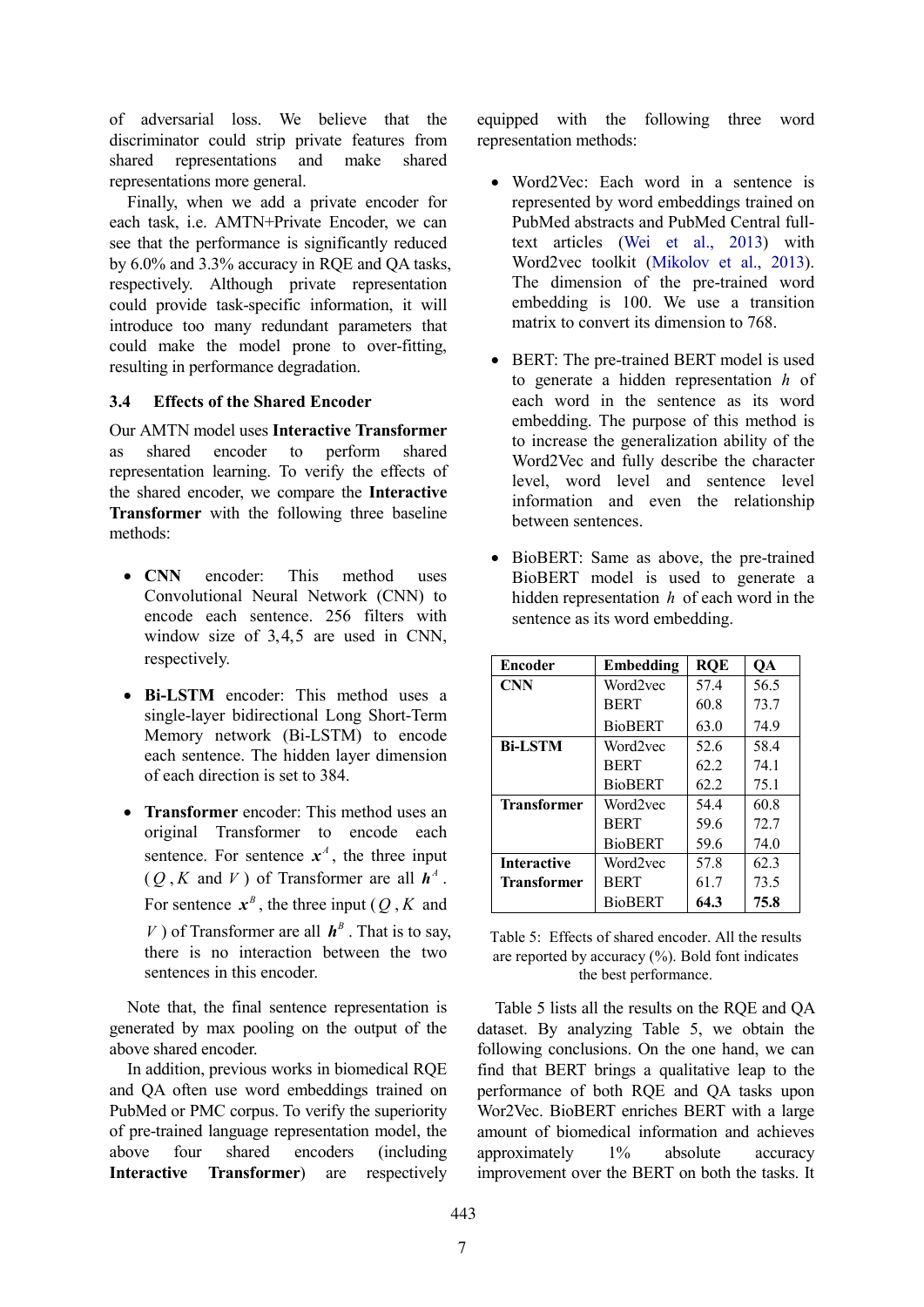| <b>Error Type</b> | <b>Sentence Pair</b>                                               | Task       | <b>Gold/Prediction</b> |
|-------------------|--------------------------------------------------------------------|------------|------------------------|
| Acronyms          | Q1:  he went to hospital to have medical check-up with             | <b>RQE</b> | Entailment/Contr       |
|                   | endoscopic ultrasonography, and found GIST with about 1cm in       |            | adiction               |
|                   | size  What are we supposed to do?                                  |            |                        |
|                   | Q2: What are the treatments for Gastrointestinal Stromal           |            |                        |
|                   | Tumor?                                                             |            |                        |
| Ambiguous         | Q: Spina bifida; vertbral fusion; syrinx tethered cord. Can u help | OA.        | True/False             |
| Samples           | for treatment of these problem?                                    |            |                        |
|                   | A: Spina bifida (Complications): Spina bifida may cause minimal    |            |                        |
|                   | symptoms or only minor physical disabilities.                      |            |                        |
| Semantic          | Q1: What is the possibility of atypical pneumonia occurring        | <b>ROE</b> | Contradiction/Ent      |
| Confusion         | again less than a month after treatment?                           |            | ailment                |
|                   | Q2: What are the possible treatments for atypical pneumonia?       |            |                        |

Table 6: Failure cases predicted by AMTN.

shows that pre-trained models could improve model robustness and uncertainty estimates.

On the other hand, among the four different encoders, **Interactive Transformer** shows the best results overall. **Interactive Transformer** could not only capture the long-range dependency information, but also establish an interaction between the given two sentences by the interactive process. The benefit of introducing the interactive process is that it can efficiently compute dependencies between any two words in a sentence pair and encode the rich semantic information for each sequence word.

# **3.5 Error Analysis**

Although the proposed AMTN achieves great performance over strong baselines, some failure cases are also observed. We have carried out detailed statistics and analysis of these errors, and classified the possible causes into the following three categories.

The first error type is acronyms. Since most biomedical concepts have acronyms, e.g. "Gastrointestinal Stromal Tumor" vs. "GIST" in first sentence pair in Table 6, it is quite difficult for model to determine whether the two sentences focus on the same topic without any external knowledge, thus resulting in misclassification. This problem is also our concern for future work, e.g. how to integrate prior knowledge into the model.

The second error type is ambiguous samples, which means that the relationship between the sentences is fuzzy and difficult to judge, such as the QA sentence pair shown in the second block of Table 5. Its golden label is True, however, the answer sentence seems to be irrelevant to the question, thus leads to the wrong classification of our model.

The third error type is semantic confusion, which refers to the semantic misunderstanding caused by complex syntax or collocation of phrases. Take the sentence pair in third block of Table 6 as an example: Q1 contains almost all the words in Q2 ("possible", "atypical pneumonia", "treatments" and etc.), while the two sentences are of Contradiction relation. We believe that the sentence pair is quite confusing that AMTN does not really "understand" it.

# **4 Conclusion**

In this paper, we propose an Adversarial Multi-Task Network to jointly model RQE and QA shared tasks. ATMN employs BioBERT and Interactive Transformer as the shared encoder to learn the shared representations across the two tasks. A discriminator is further introduced to form an adversarial training with the shared encoder for purer shared semantic representations. Experiments on BioNLP 2019 RQE and QA shared tasks show that our proposed AMTN model benefits from the shared representations of both tasks provided by multi-task learning and adversarial training, and gains a significant improvement upon the single-task models.

# **Acknowledgments**

This work was supported by the National Natural Science Foundation of China (No. 61772109) and the Ministry of education of Humanities and Social Science research and planning Fund of China (No. 17YJA740076).